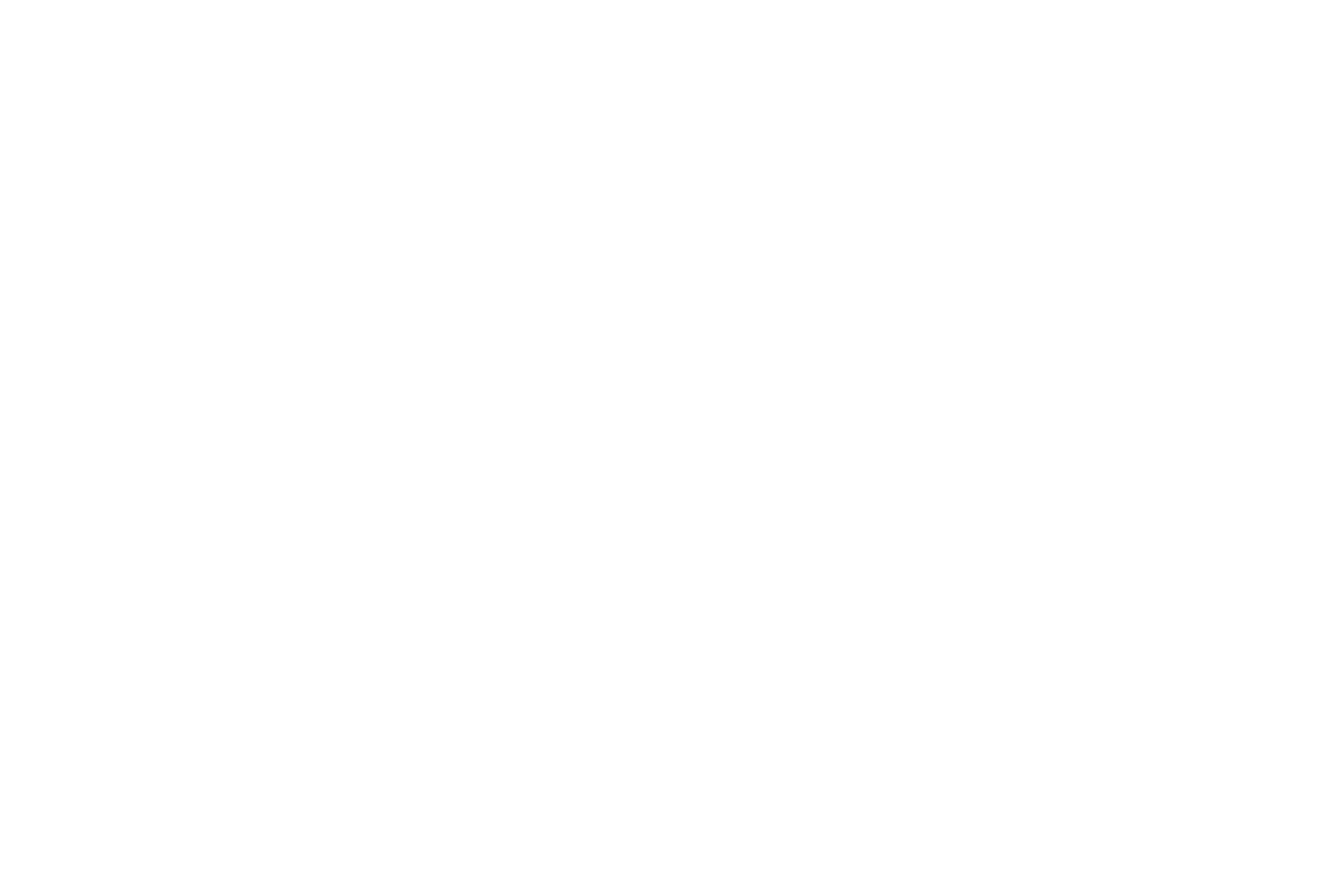Yves Ullens de Schooten's photographic approach is aimed at tracking down forms of light. These lights radiate from day to day objects and experience. By instinct, the artist captures them and restores their energy and colors, while refusing to adulterate them with any graphic palette effects. What captivates him, is to grasp the intensity of light inherent in every situation, object or landscape (even the most common ones), and disclose its subtlety and force in a simple way.

His photos are almost paintings, responding to the same aesthetic quest and reflecting the same intensity. They are an invitation to discover and revel in pure visual sensations. They also involve a metaphysical vision of the subject which emerges through the prism of light. This boldly positive and optimistic vision of reality is left to everyone' s direct and unconstrained interpretation, for everyone has in his or her intuition the tools to read through this abstract representation.

In his works, Yves Ullens de Schooten is not trying to convey an esoteric vision, but to offer visual sensations and arouse vibrations that do one good, as they brighten up daily life, and by stripping off its banal appearance, give it a new dimension. Yes, his photos are definitely beaming, not only in that they depict light, but also shed light upon us and through some sort of magic manage to make us happy.

Bernard Drion du Chapois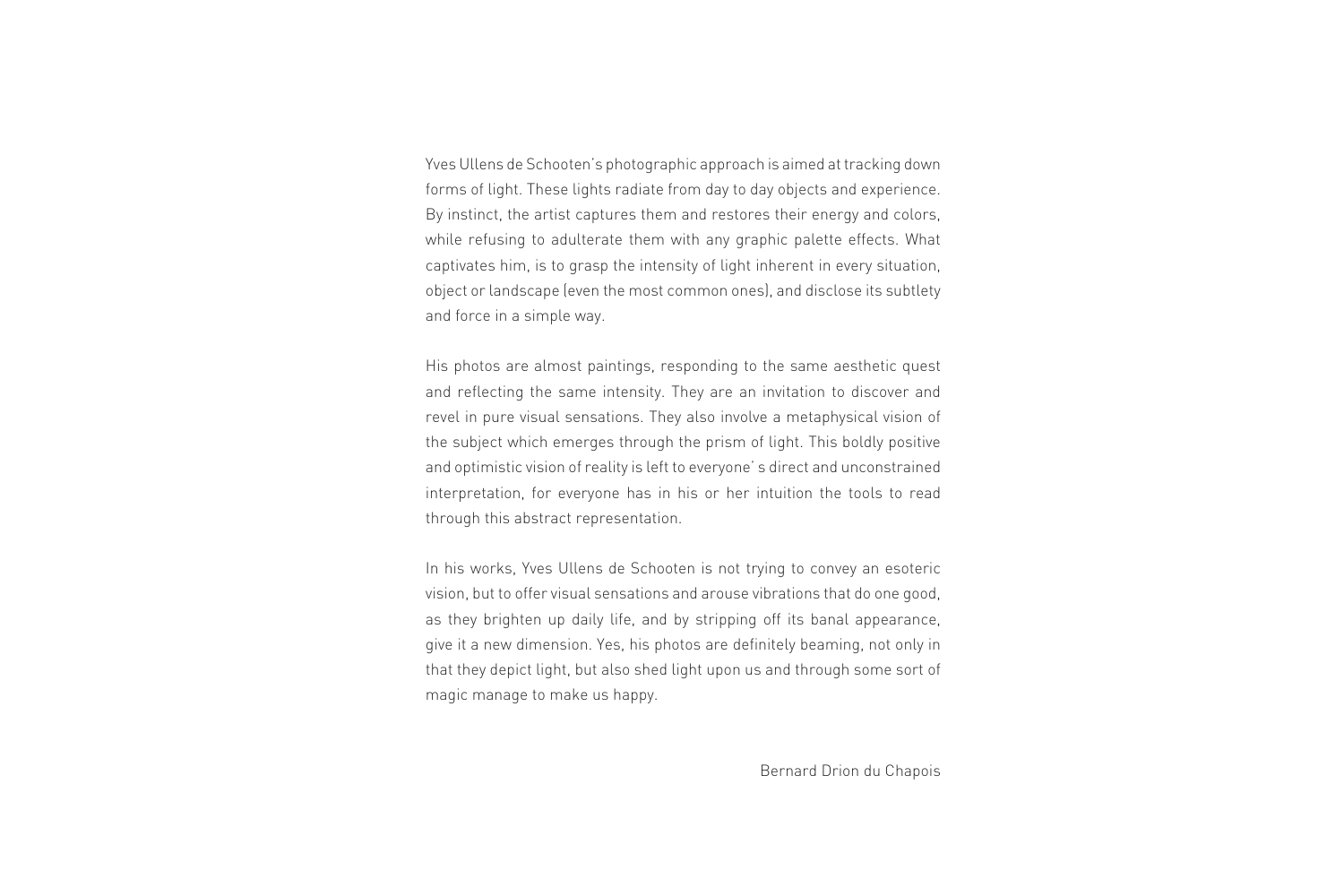"I have made a space"

Mark Rotko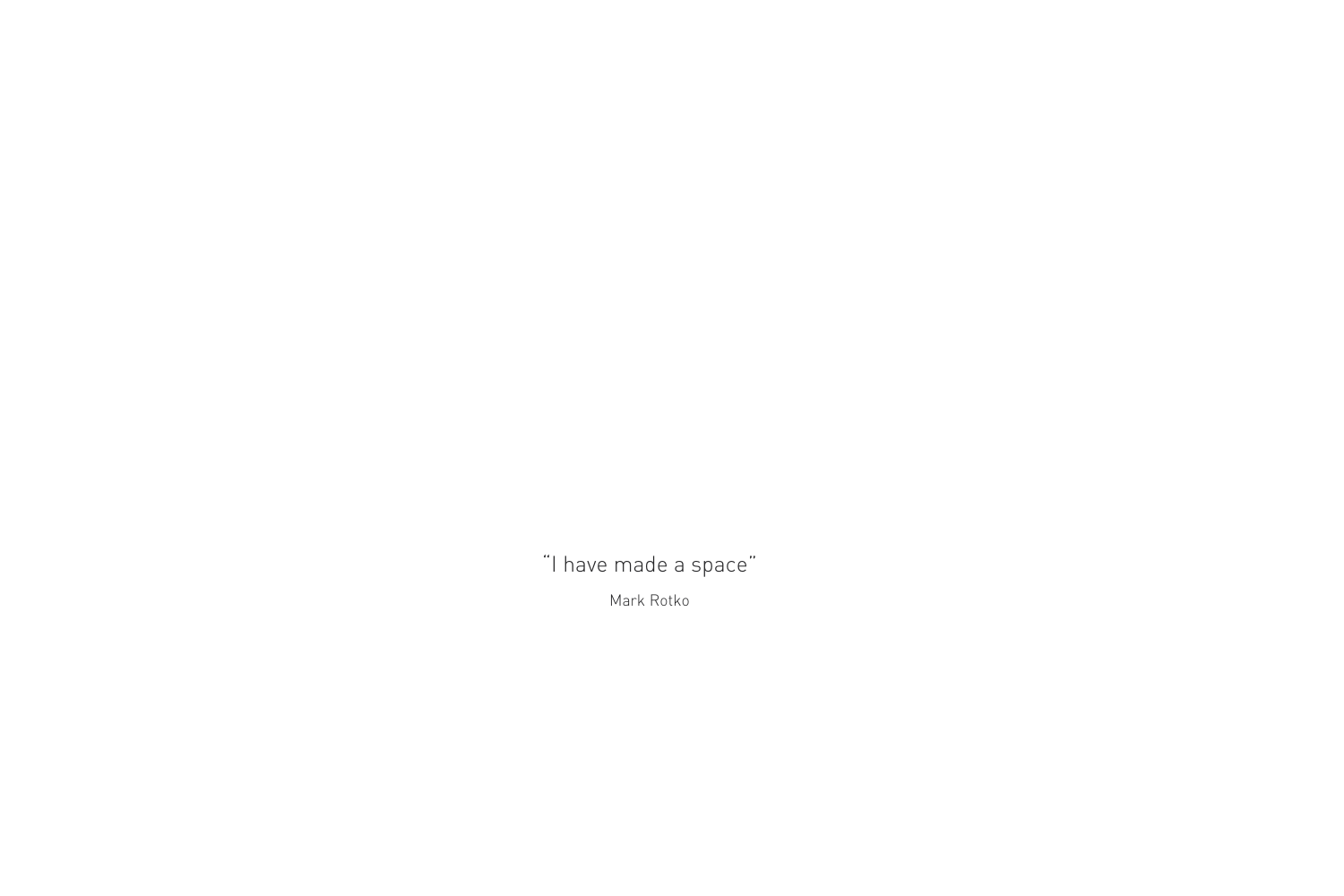

The Theater of Lights #1 Knokke '03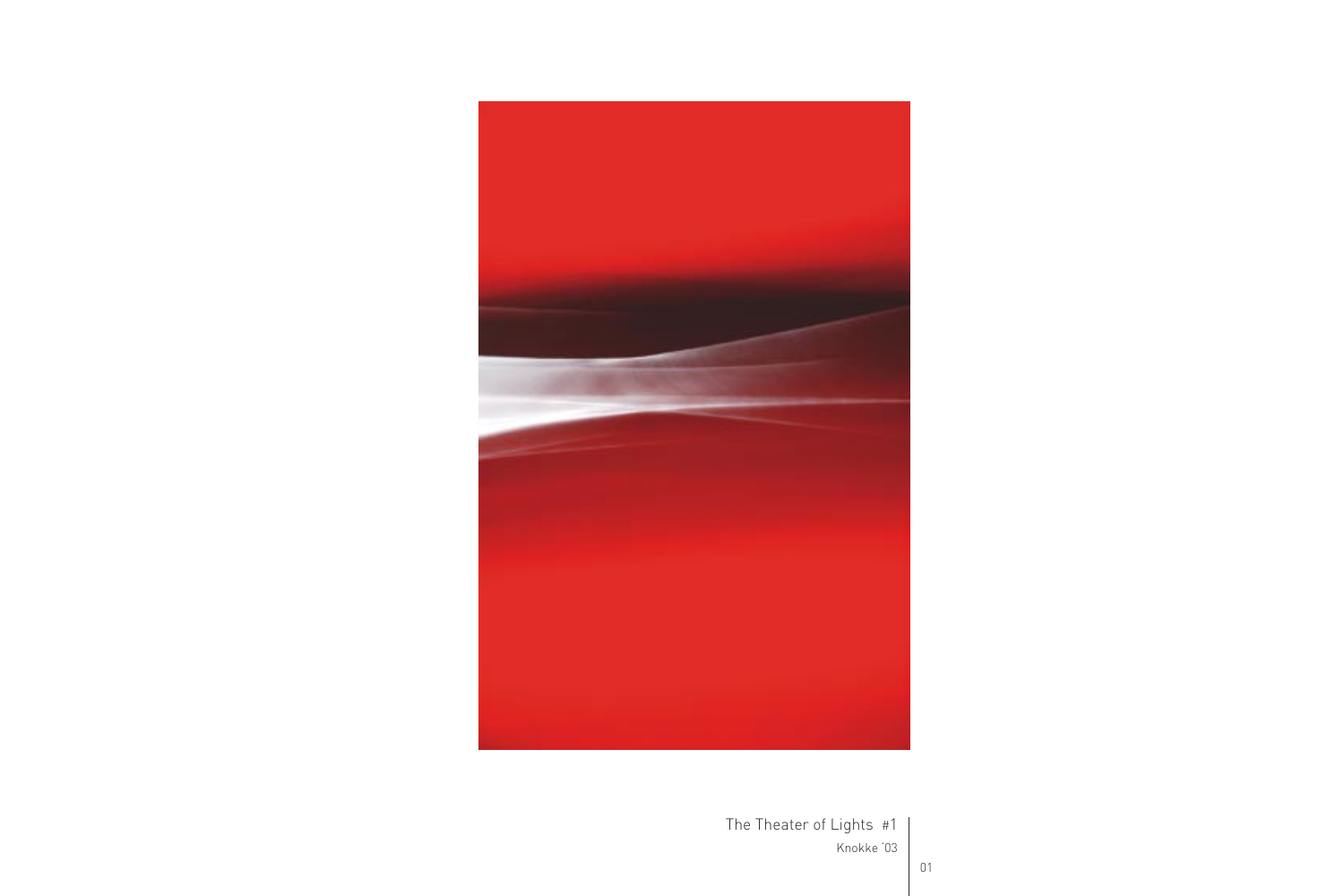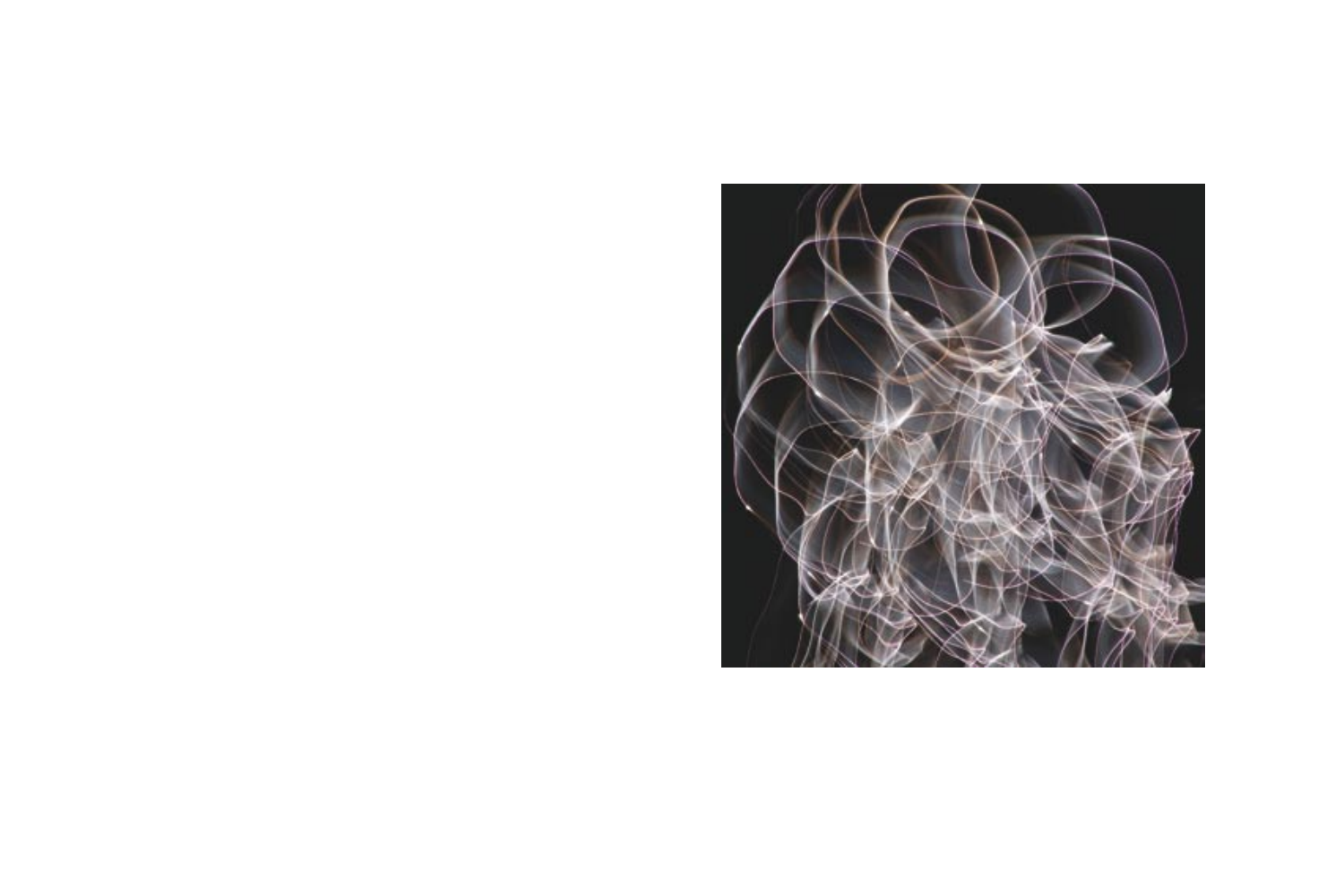



Supernova #1 (triptych) Knokke '03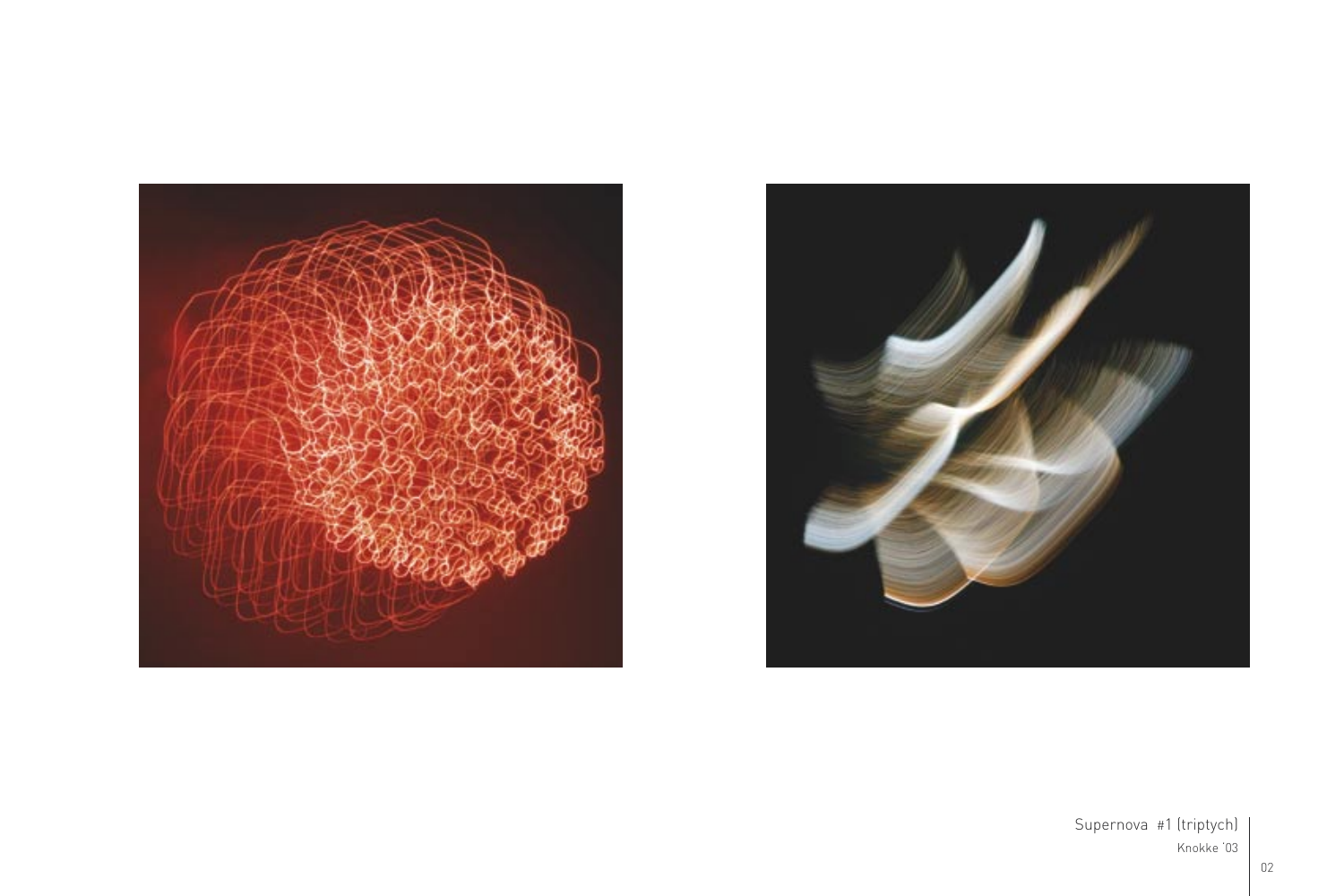



Dark & Bright North Sea #1 (diptych) Knokke '03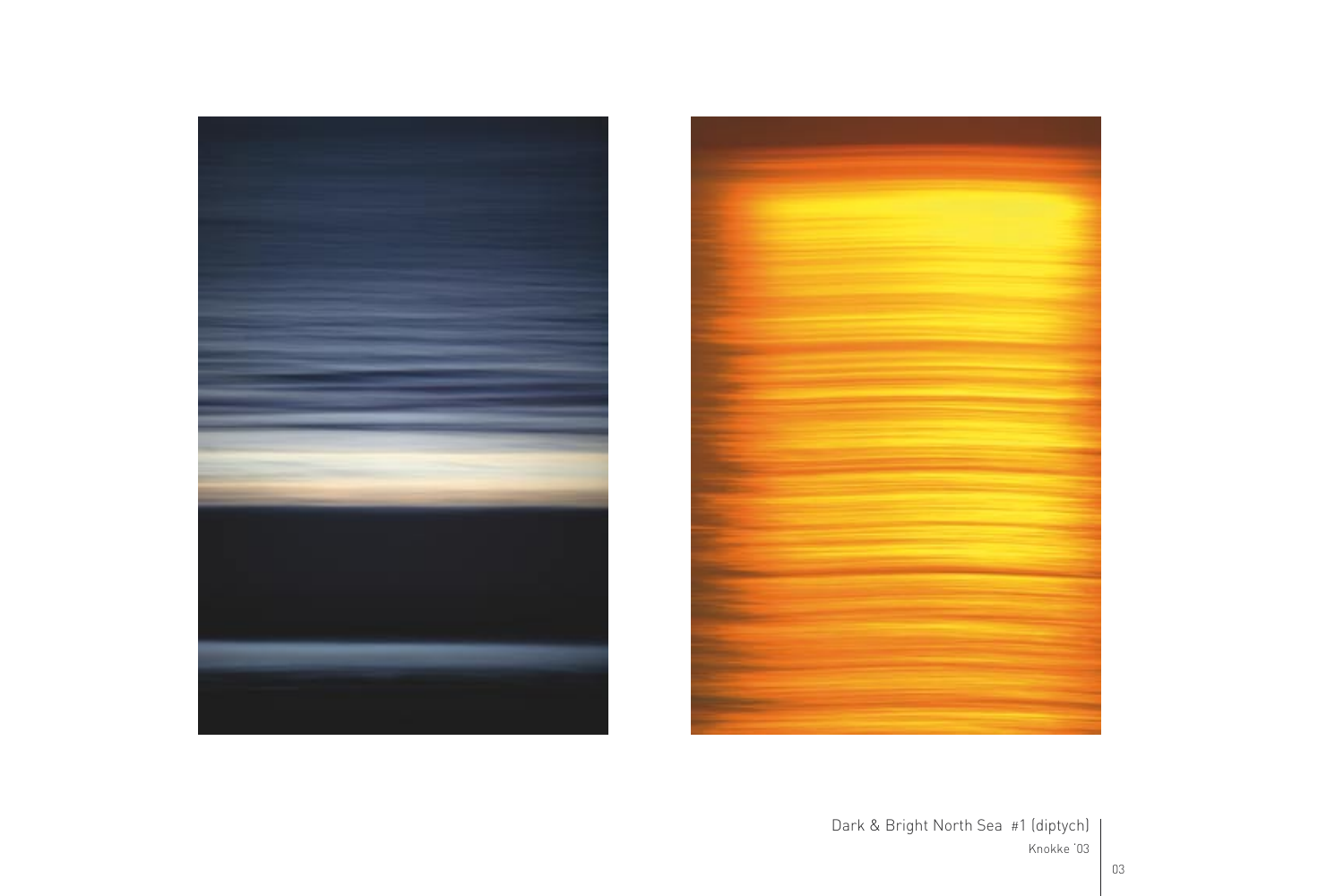



North Sea Softness #1 (diptych) Knokke '03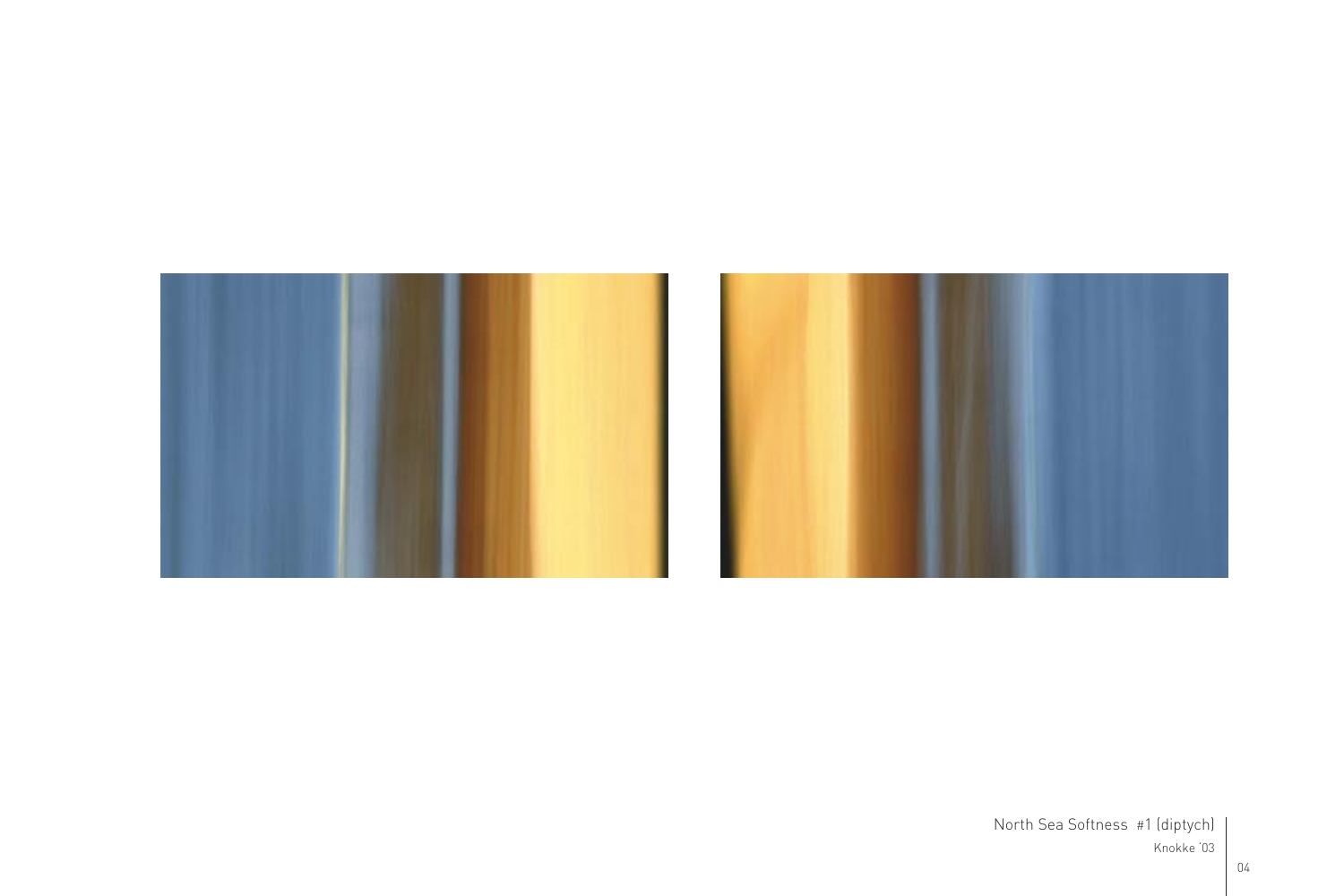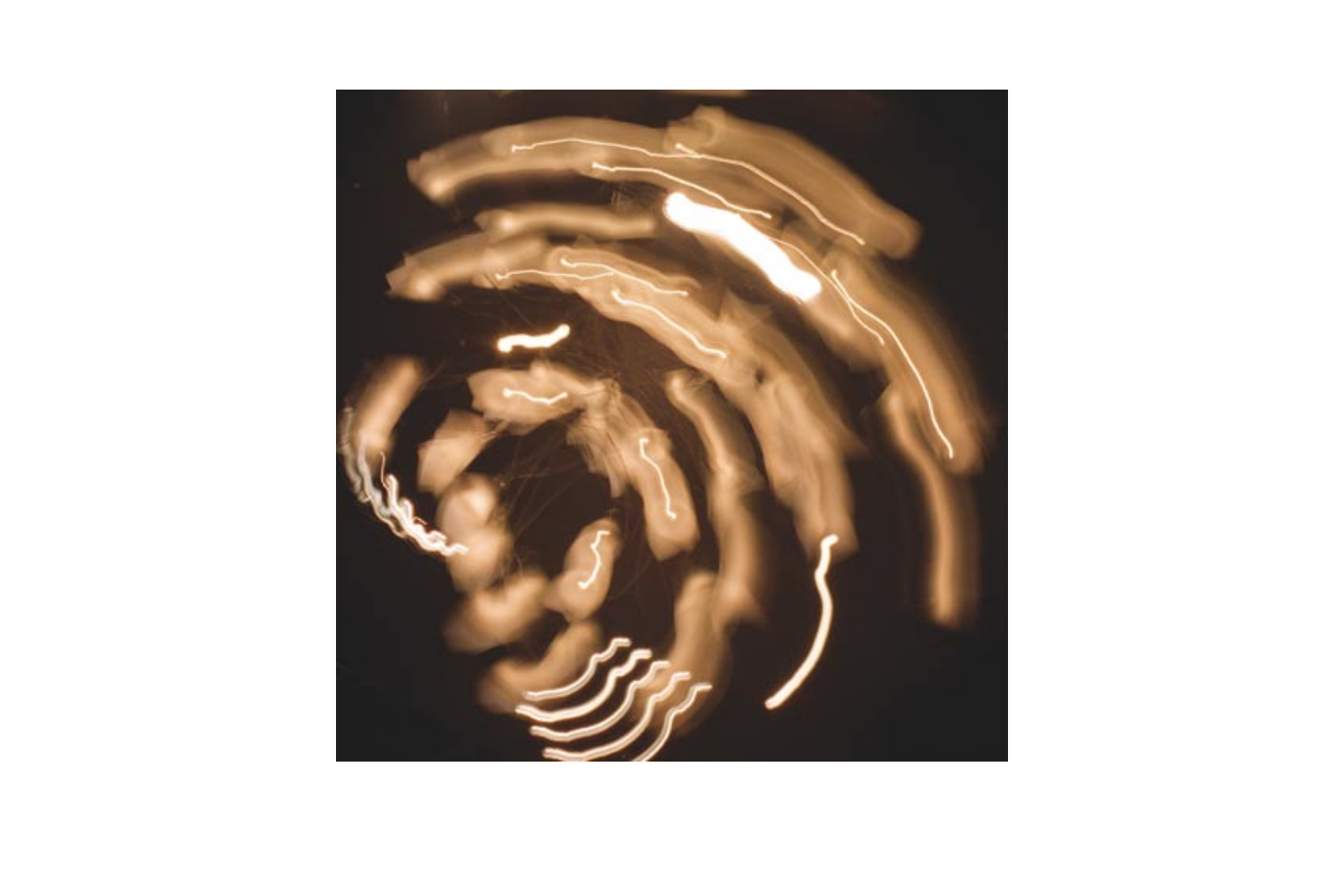

Energy Tornado #1 (diptych) Strasbourg '03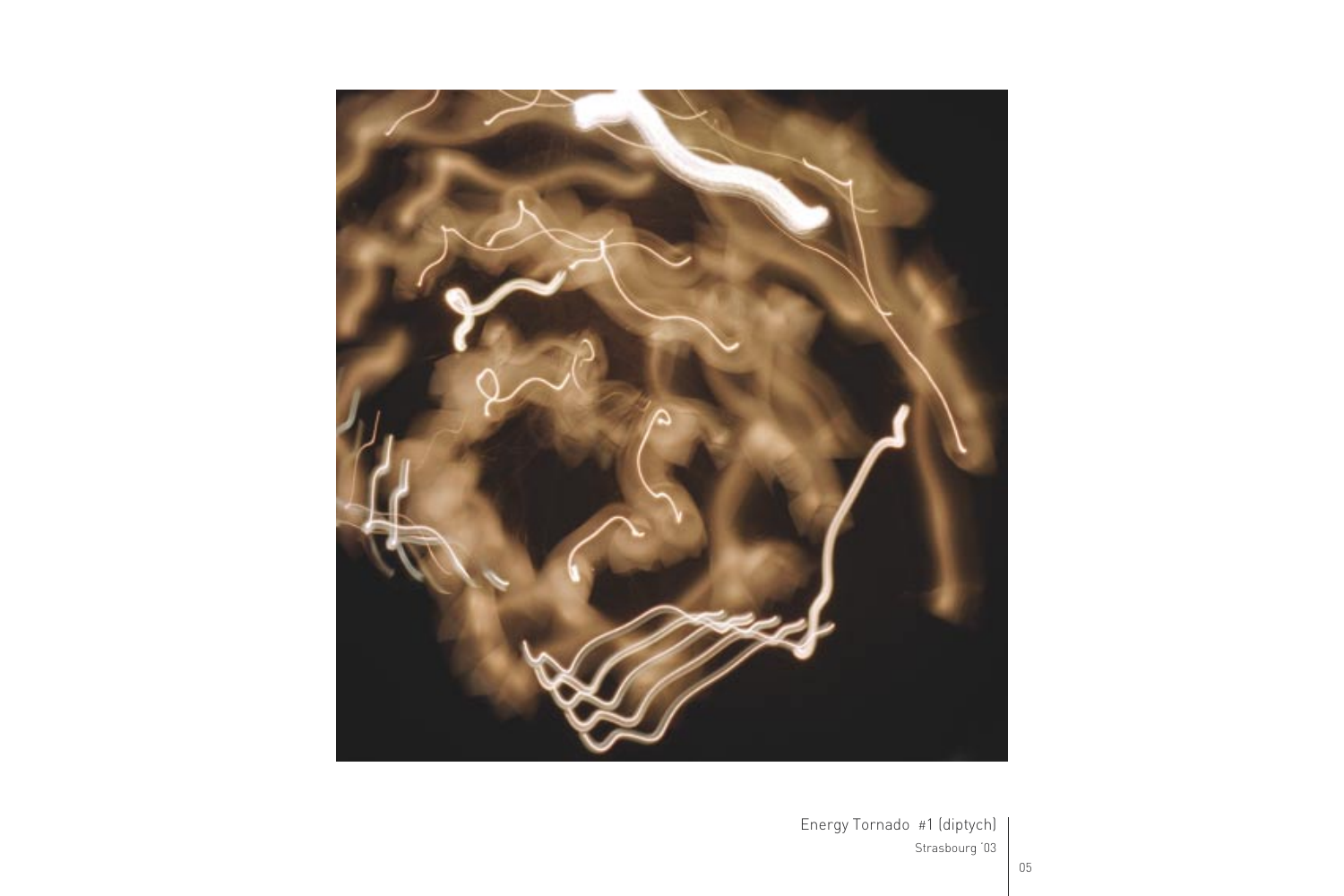

Flashy Inner Landscape #15 Brussels '03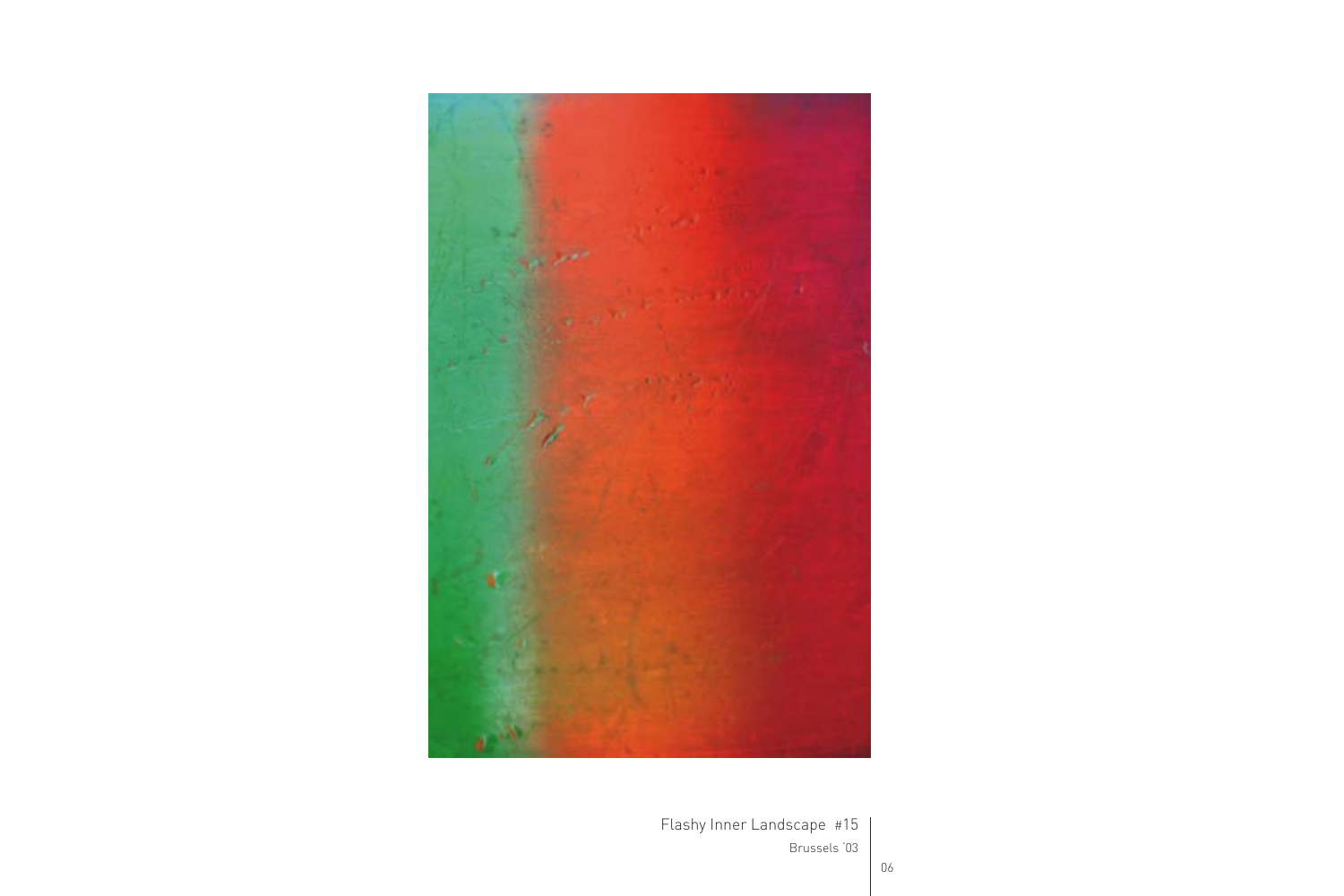





The Theatre of Lights #2 (triptych) | Knokke '03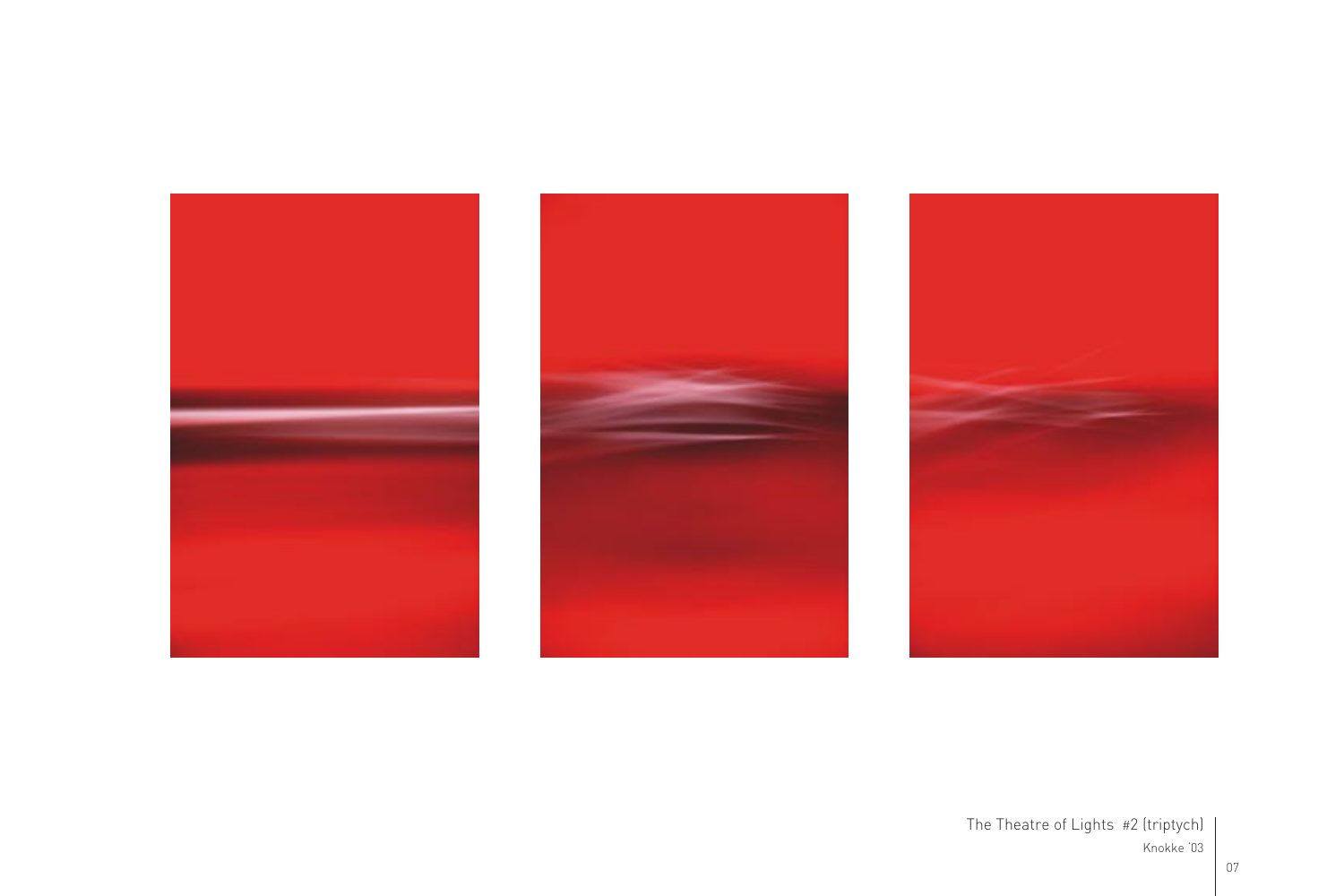

The Towers of the Future Basel '03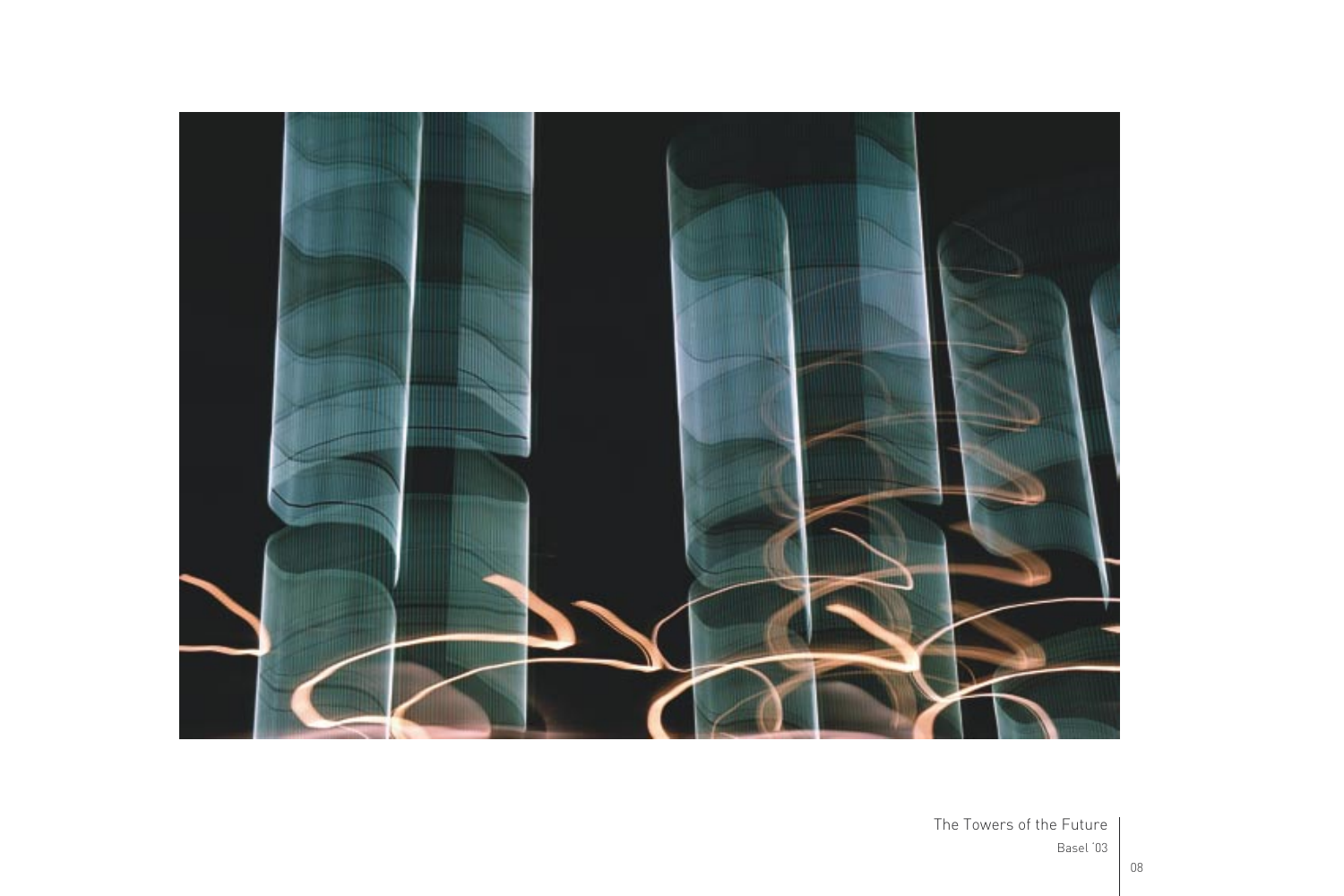

Blue Spiral of Energy #1 Brussels '03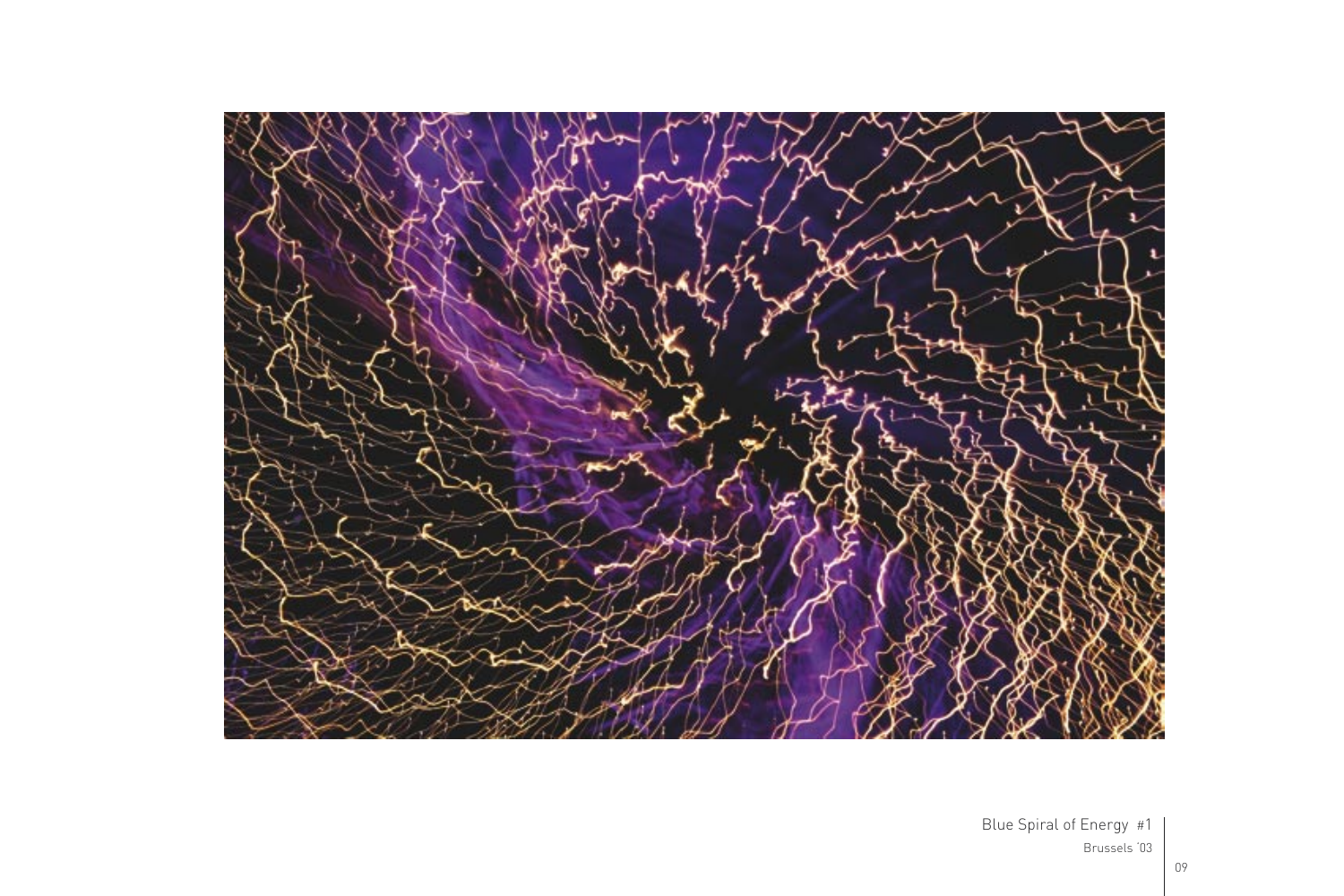"The artist must convert into a seismograph of the soul"

Philippe Coppieters de Gibson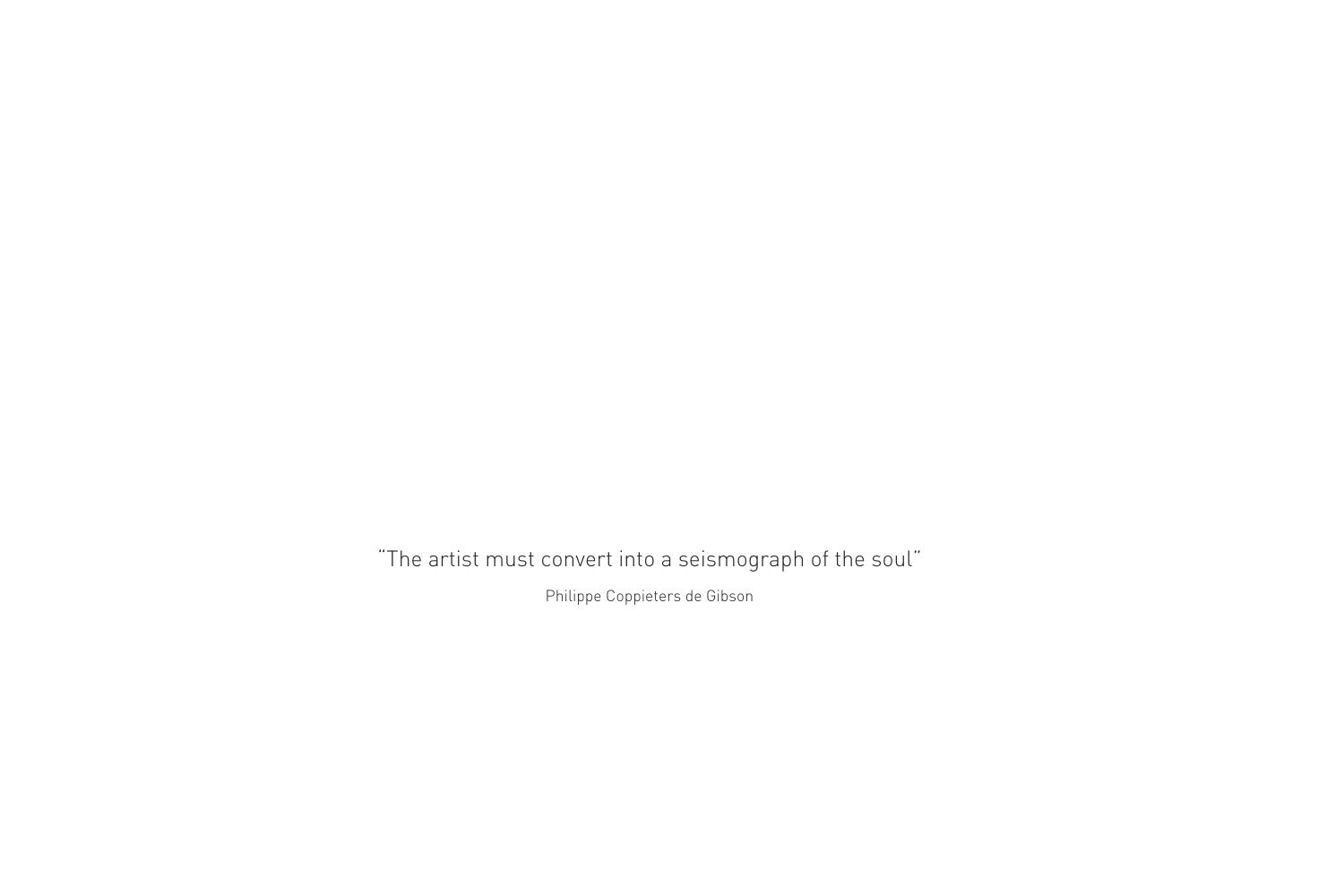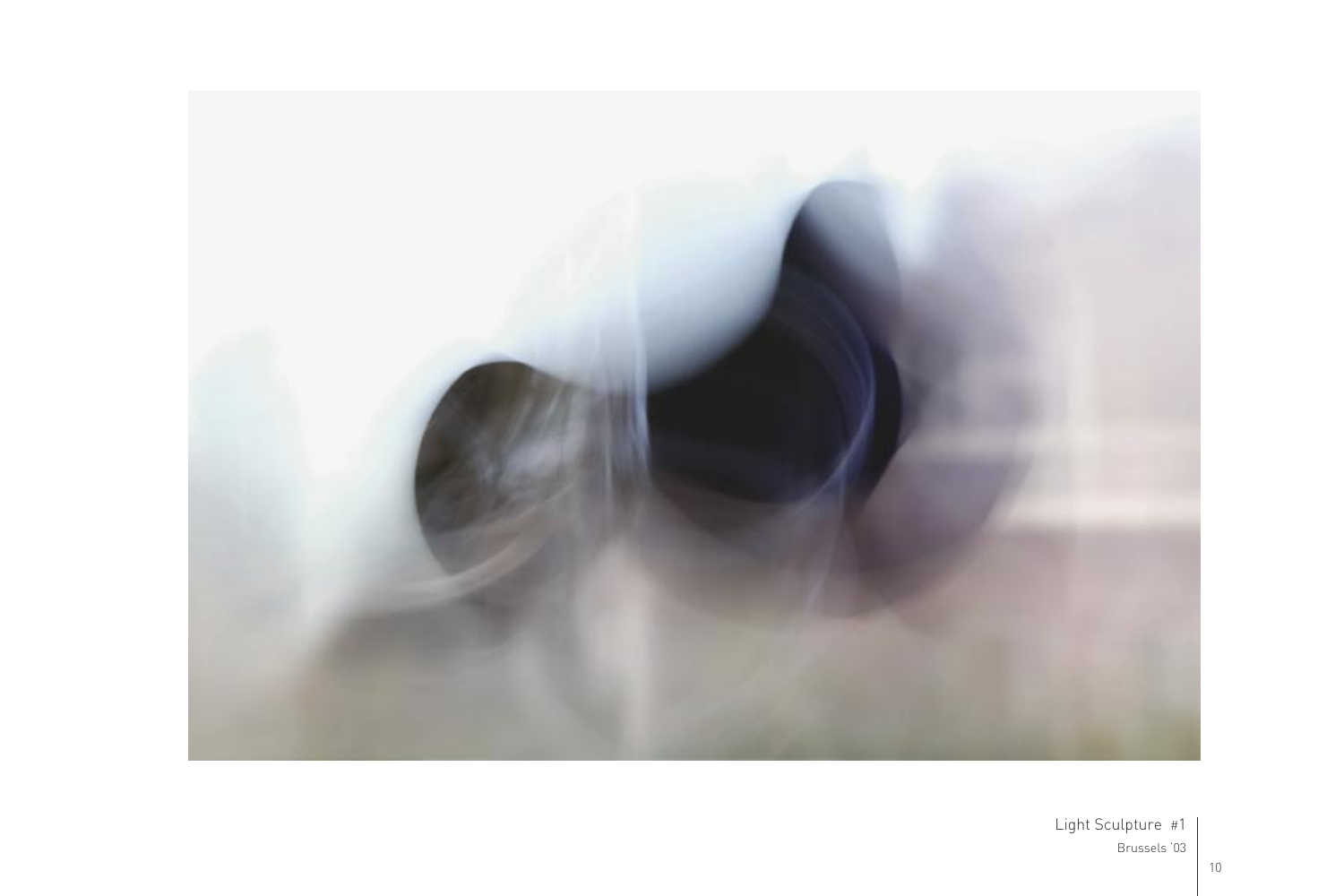

Flashy Inner Landscape #16 Brussels '03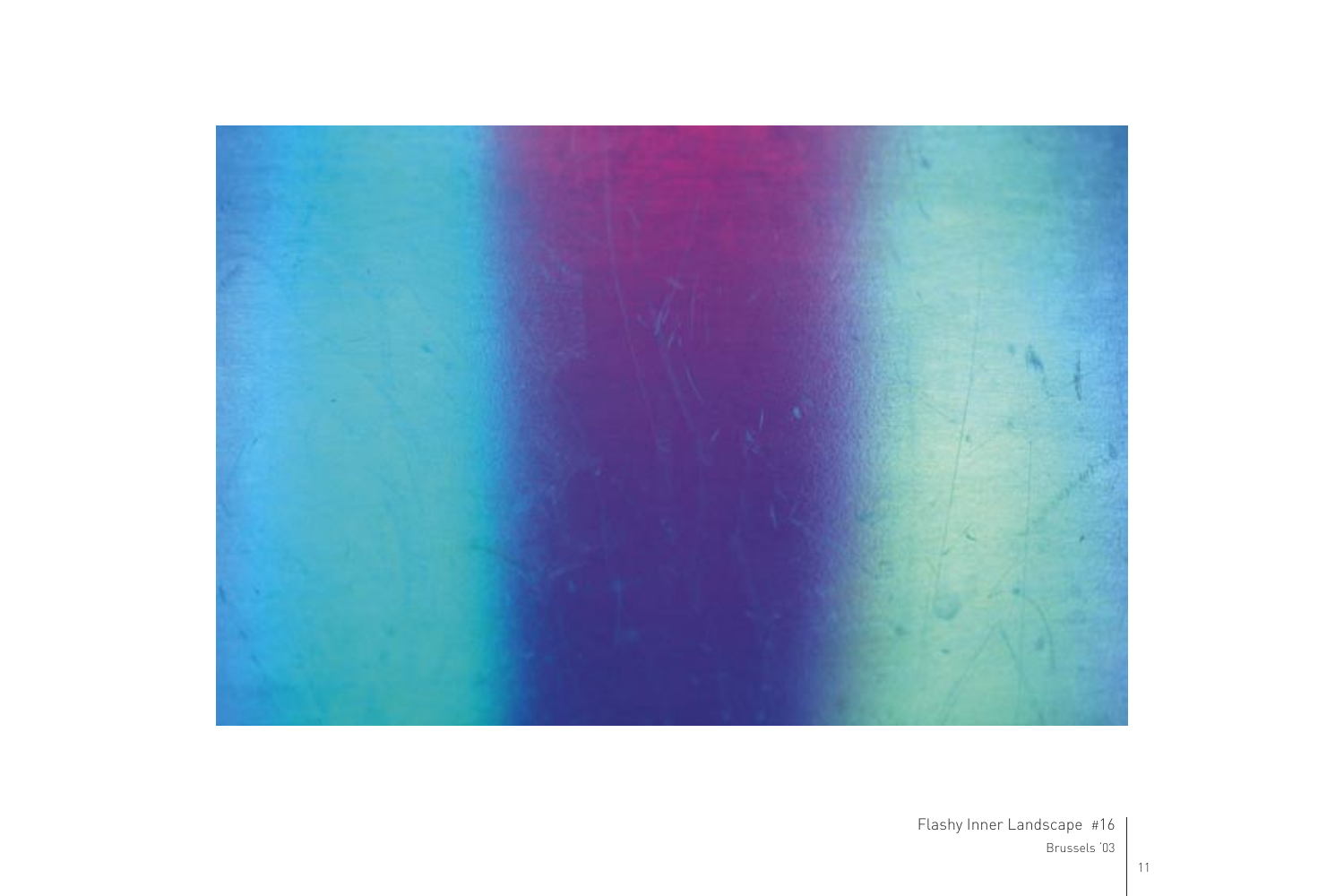

Flashy Inner Landscape #14 Brussels '03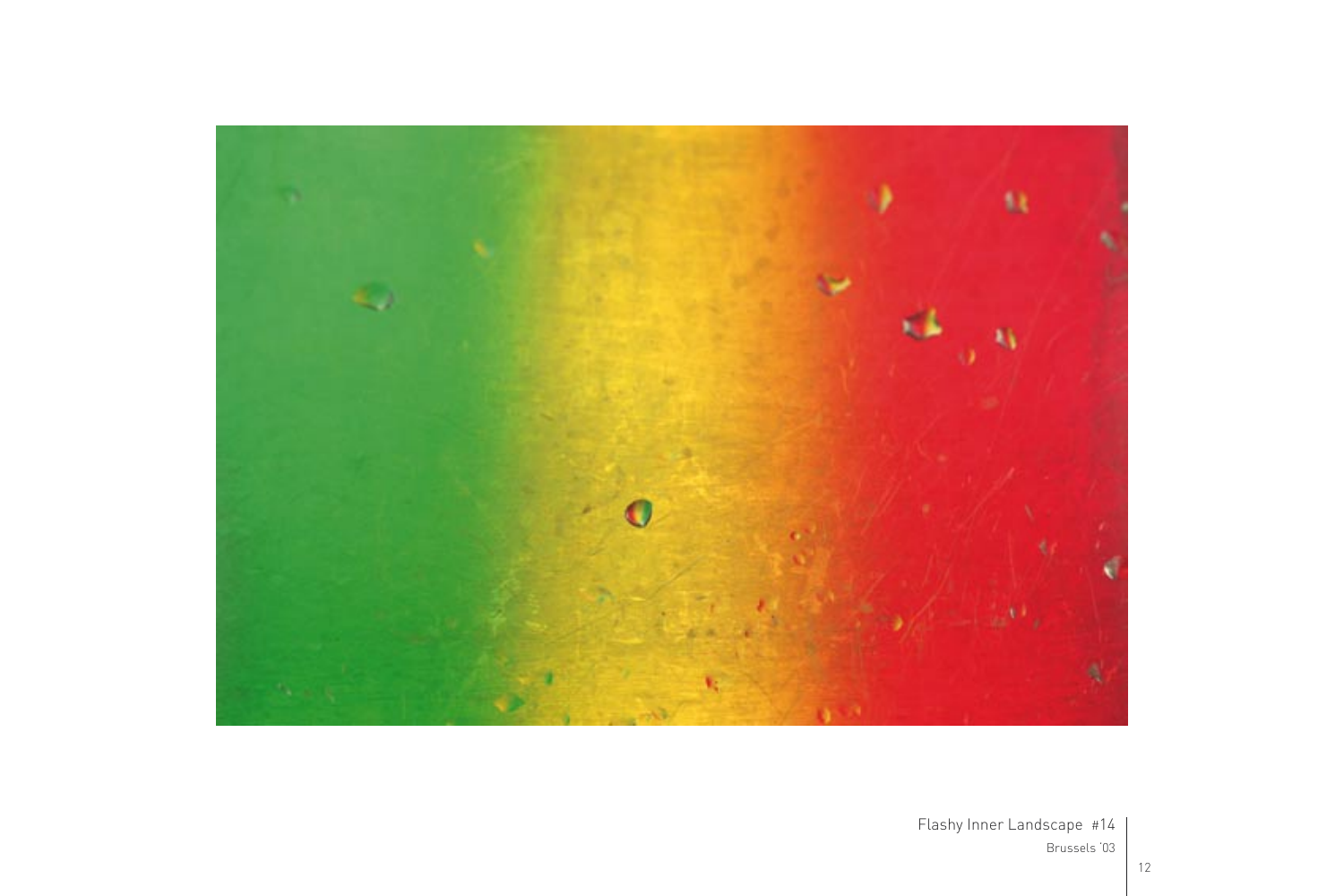

Ethnic Attraction #1 Crans-Montana '03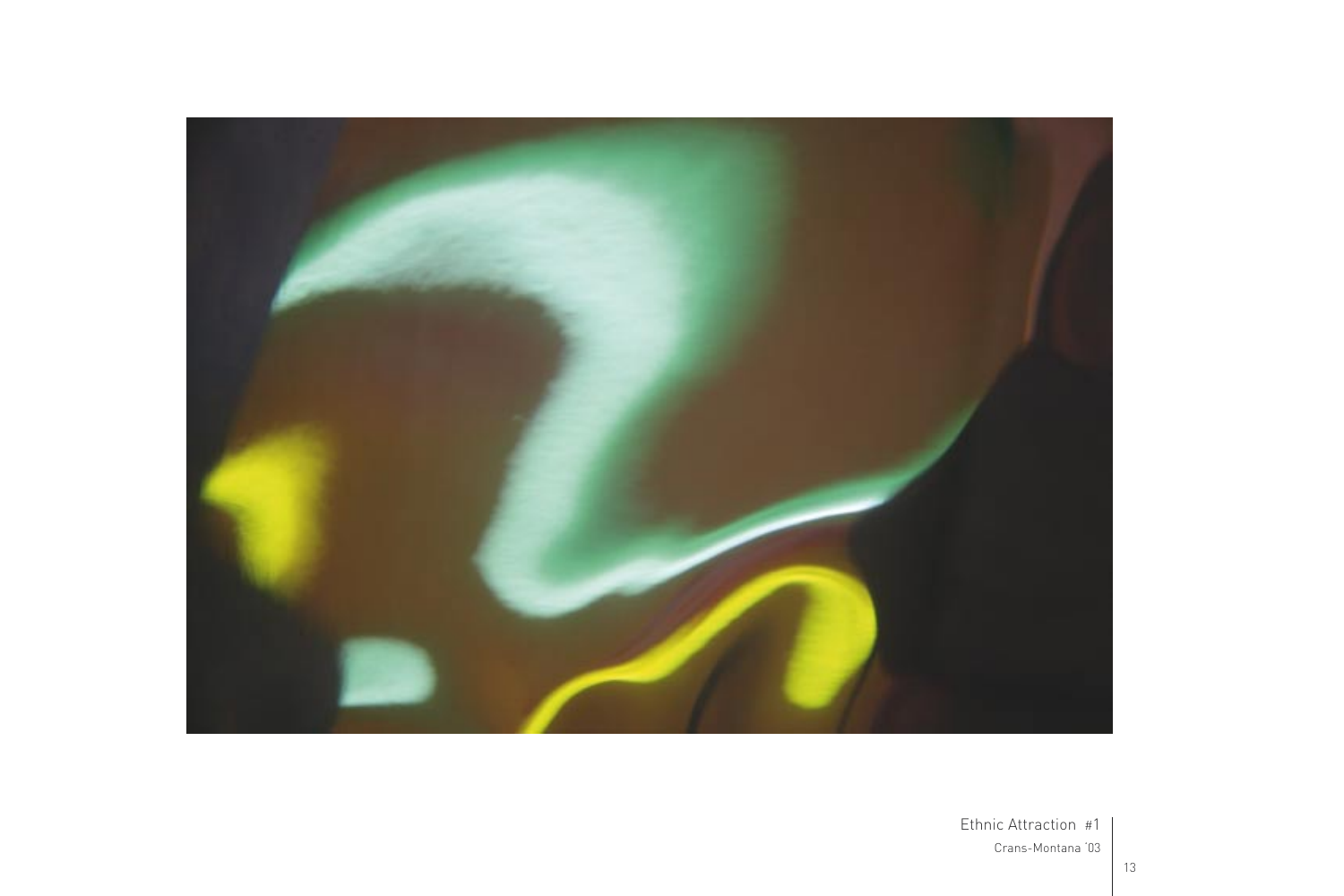



Ethnic Attraction #2 (diptych) Crans-Montana '03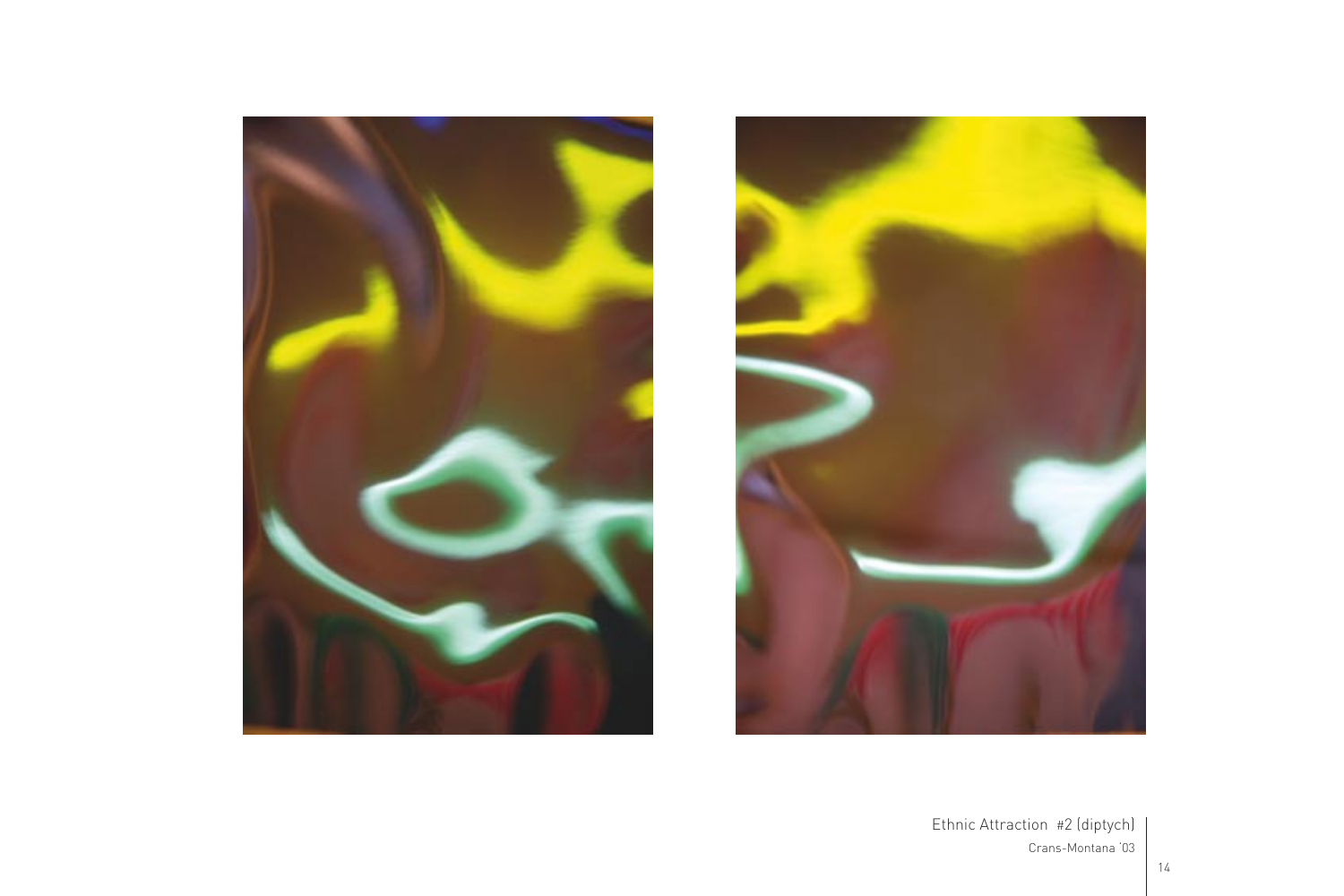

Soft Belgian Beach #1 Knokke '03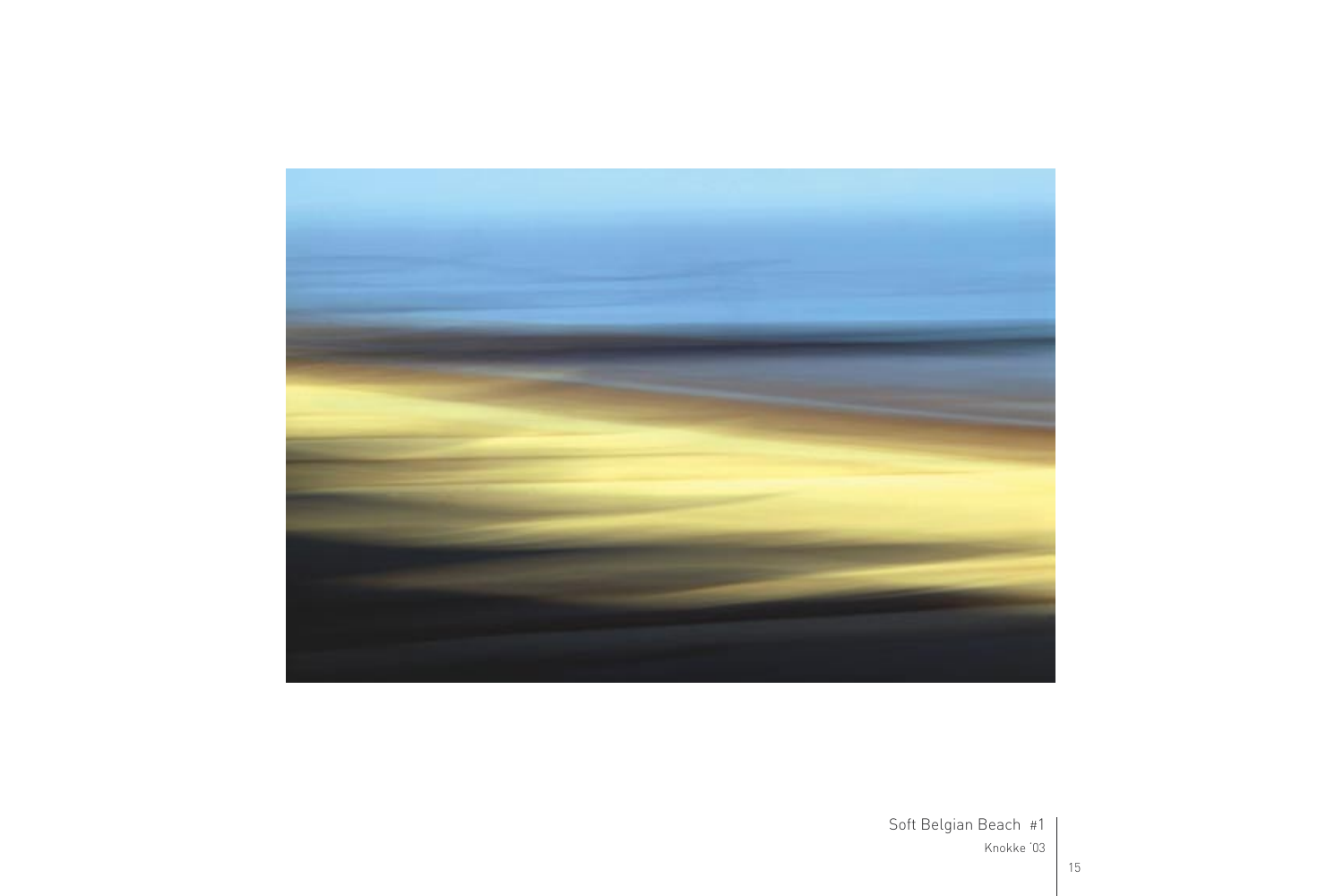

A Kind of Paradise Knokke '03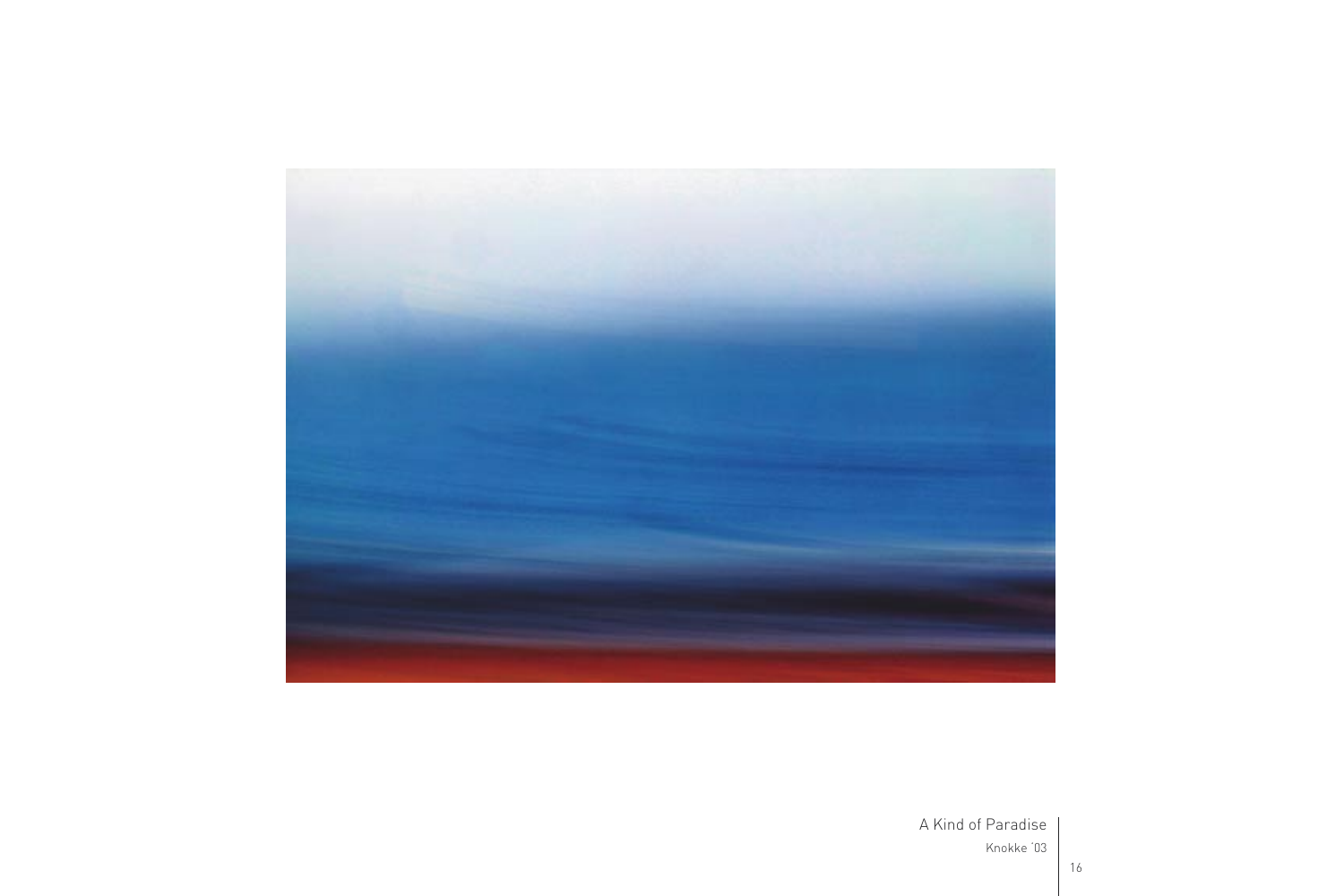"Striving to make the world more beautiful"

Kenzo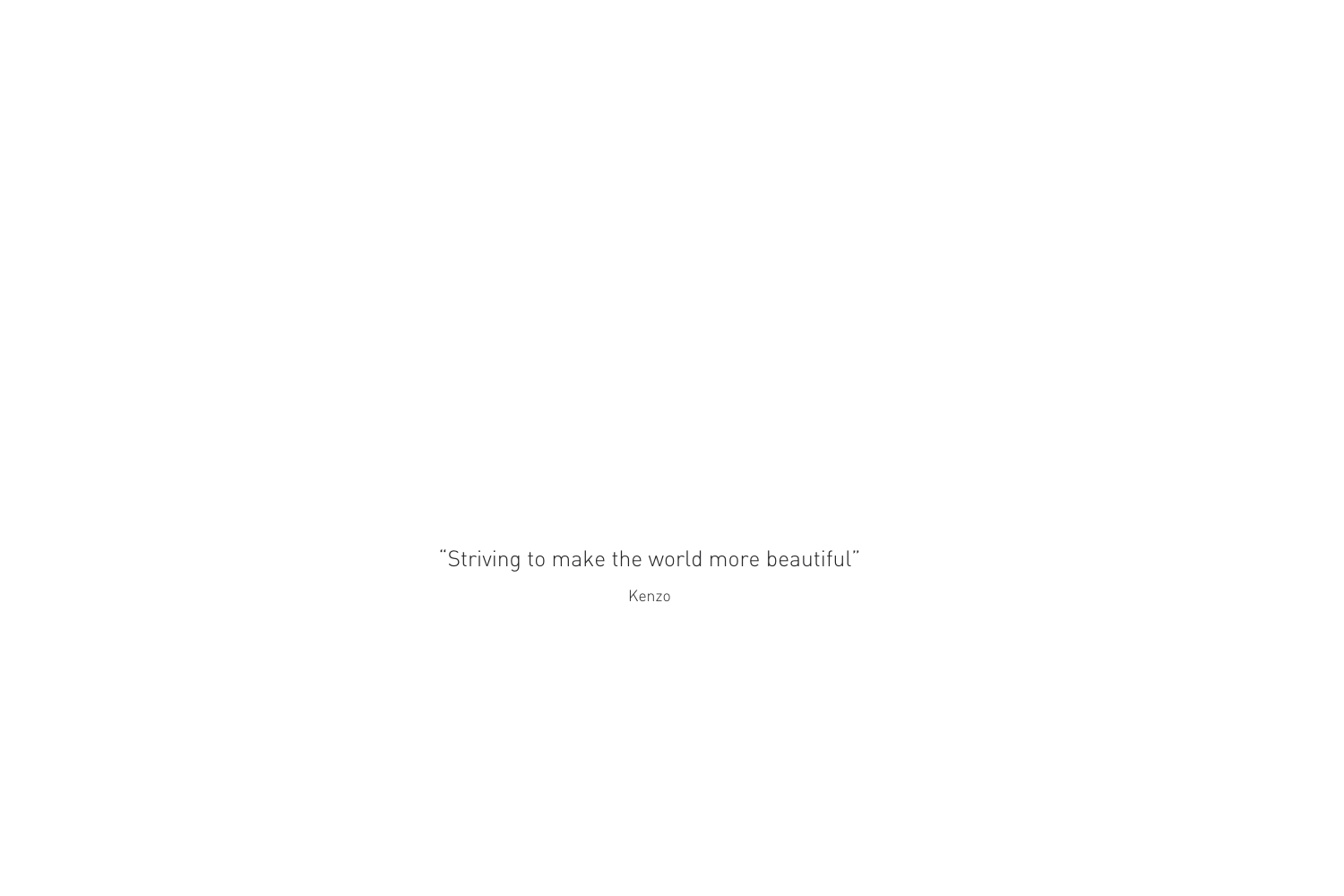

The Wings of the Future Knokke '03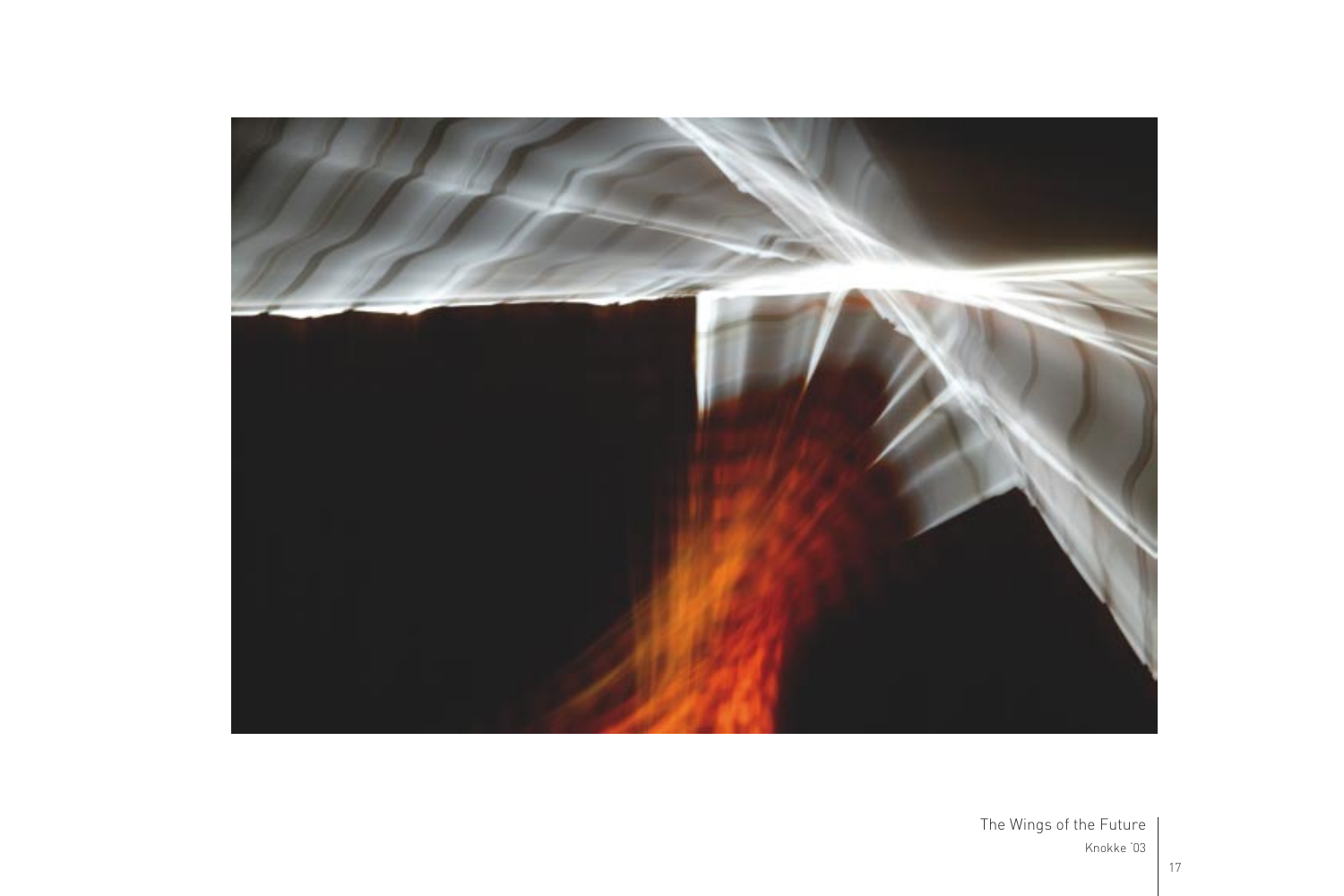A certificate, signed and numbered will be provided with every picture.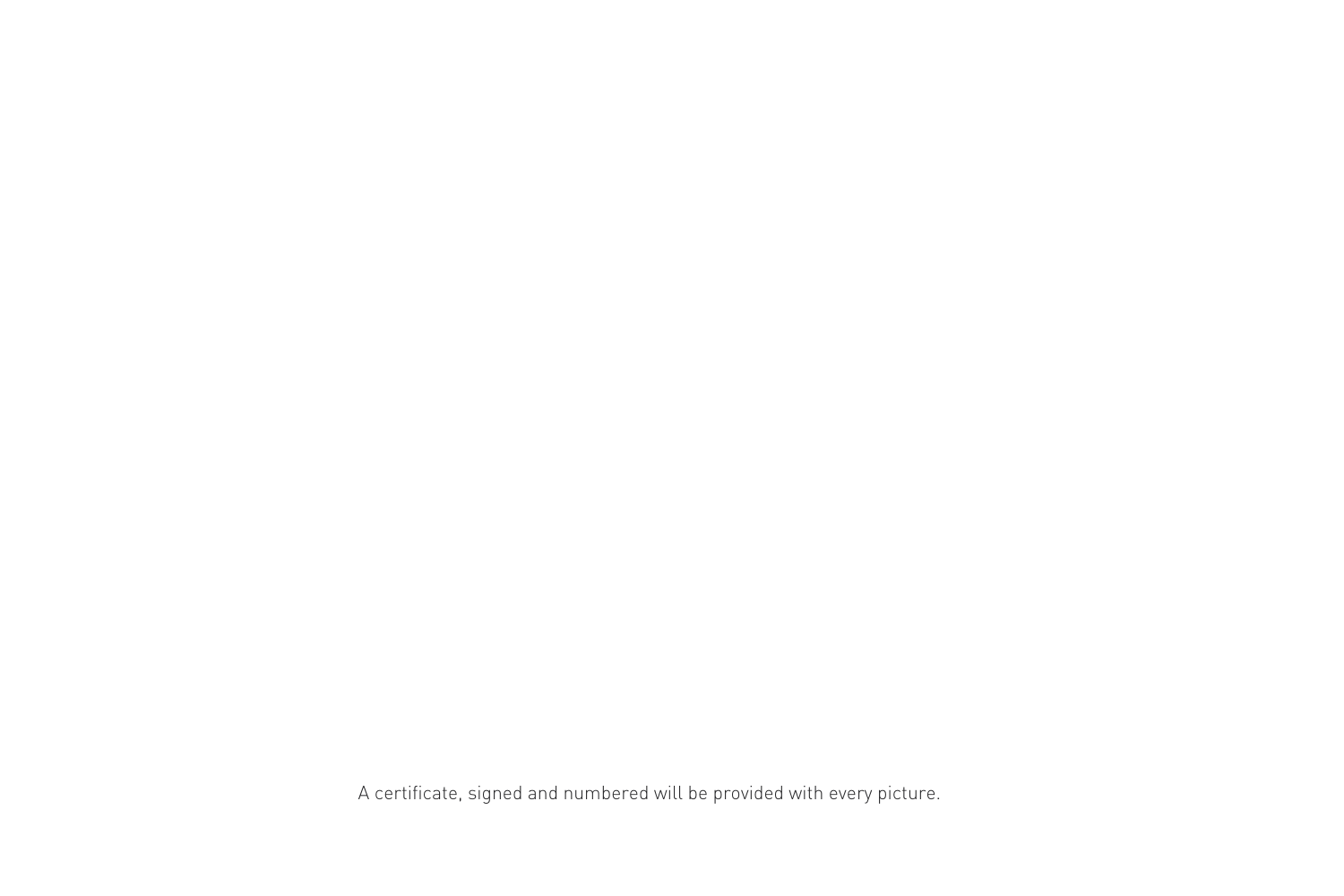| 01 | The Theater of Lights #1             | Knokke '03        | 29.9 x 44.9" / 76 x 114 cm       | Edition of 5 + 2 AP   |
|----|--------------------------------------|-------------------|----------------------------------|-----------------------|
| 02 | Supernova #1 (triptych)              | Knokke '03        | 31.5 x 31.5" / 80 x 80 cm [x3]   | Edition of $5 + 2 AP$ |
| 03 | Dark & Bright North Sea #1 (diptych) | Knokke '03        | 29.9 x 44.9" / 76 x 114 cm (x2)  | Edition of $5 + 2 AP$ |
| 04 | North Sea Softness #1 (diptych)      | Knokke '03        | 11.8 x 19.7" / 30 x 50 cm (x2)   | Edition of 5 + 2 AP   |
| 05 | Energy Tornado #1 (diptych)          | Strasbourg '03    | 47.2 x 47.2" / 120 x 120 cm (x2) | Edition of $3 + 2$ AP |
| 06 | Flashy Inner Landscape #15           | Brussels '03      | 29.9 x 44.9" / 76 x 114 cm       | Edition of $5 + 2 AP$ |
| 07 | The Theater of Lights #2 (triptych)  | Knokke '03        | 23.6 x 35.4" / 60 x 90 cm [x3]   | Edition of $5 + 2 AP$ |
| 08 | The Towers of the Future             | Basel '03         | 29.9 x 44.9" / 120 x 180 cm      | Edition of 3 + 2 AP   |
| 09 | Blue Spiral of Energy #1             | Brussels '03      | 29.9 x 44.9" / 76 x 114 cm       | Edition of $5 + 2 AP$ |
| 10 | Flashy Inner Landscape #16           | Brussels '03      | 29.9 x 44.9" / 76 x 114 cm       | Edition of $5 + 2 AP$ |
| 11 | Flashy Inner Landscape #14           | Brussels '03      | 29.9 x 44.9" / 76 x 114 cm       | Edition of $3 + 2$ AP |
| 12 | Ethnic Attraction #1                 | Crans-Montana '03 | 29.9 x 44.9" / 76 x 114 cm       | Edition of $5 + 2 AP$ |
| 13 | Ethnic Attraction #2 (diptych)       | Crans-Montana '03 | 29.9 x 44.9" / 76 x 114 cm (x2)  | Edition of $5 + 2 AP$ |
| 14 | Soft Belgian Beach #1                | Knokke '03        | 7.9 x 11.8" / 20 x 30 cm         | Edition of 12 + 2 AP  |
| 15 | A Kind of Paradise                   | Knokke '03        | 7.9 x 11.8" / 20 x 30 cm         | Edition of 12 + 2 AP  |
| 16 | Light Sculpture                      | Brussels '03      | 29.9 x 44.9" / 76 x 114 cm       | Edition of $3 + 2 AP$ |
| 17 | The Wings of the Future              | Knokke '03        | 29.9 x 44.9" / 76 x 114 cm       | Edition of $5 + 2 AP$ |

Contents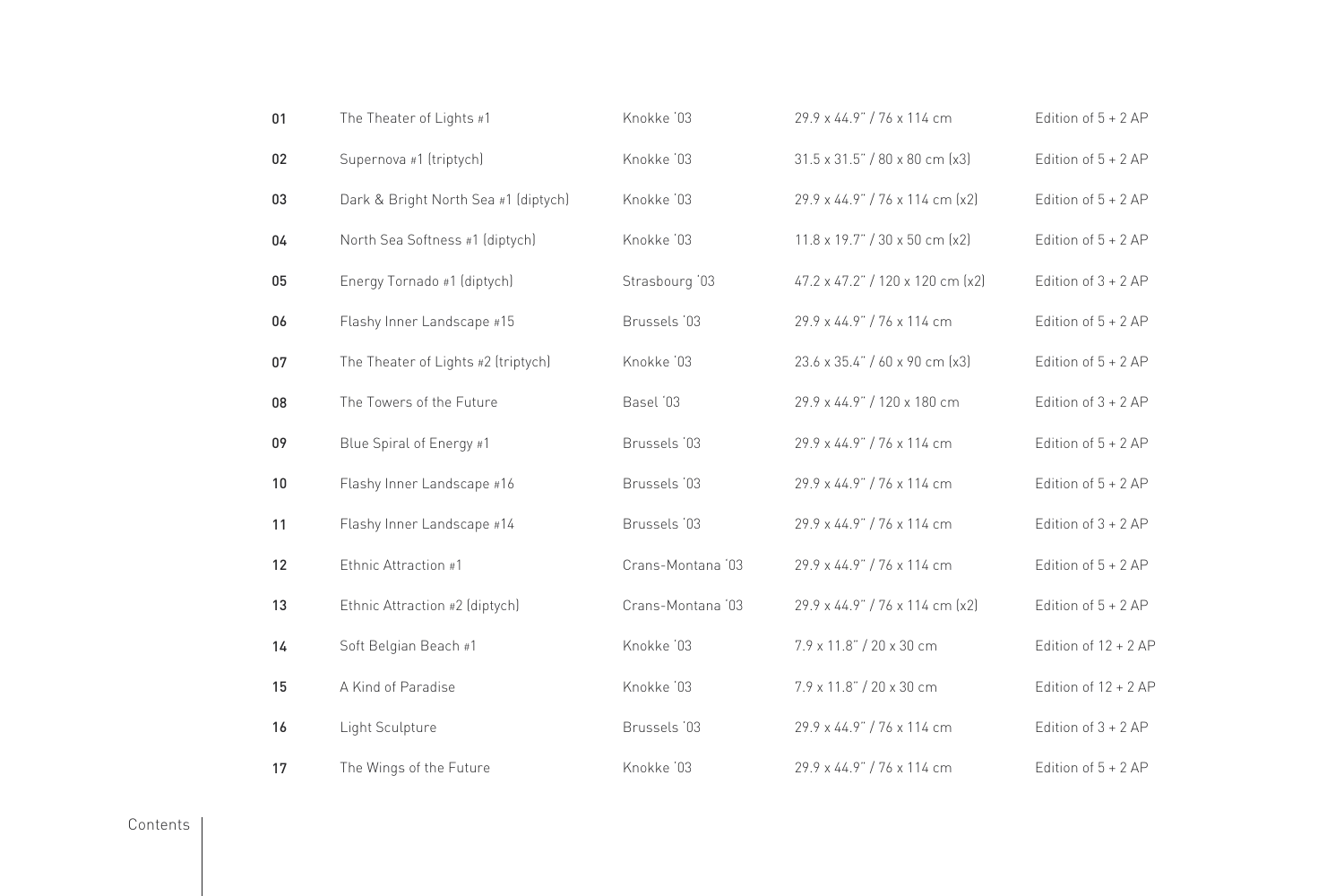#### Individual Exhibitions

| 12   2004                     | Young Gallery (Brussels)                                                       |
|-------------------------------|--------------------------------------------------------------------------------|
| 0912004                       | Deurlica (Ghent)                                                               |
| $12   2003 \rangle 01   2004$ | "Water & Light Vibrations", Ethnic Design Gallery (Art BaselMiami & Art Miami) |
| 1112003                       | "Photo-Graphiques", Loft 9 (Brussels)                                          |
| $06 \times 0712003$           | "Etats de Lumières", Young Gallery (Brussels)                                  |
| $04 \times 0512002$           | Bl@Bla & Gallery (Brussels)                                                    |
| $06$   2001 > 02   2002       | Belgacom Towers (Brussels)                                                     |
| 01 > 03   2001                | "Entrez dans la Lumière du 3ème Millénaire", Gallery (Brussels)                |
| $06 \times 1212000$           | "Landscapes from the Seychelles", Heidrick and Struggles (Brussels)            |

#### Group Exhibitions

| 11   2003                | "L'Accueil", Xavier Hufkens Gallery (Brussels)        |
|--------------------------|-------------------------------------------------------|
| $0712001 \times 1212001$ | Vivendi Gallery (Paris, became Mark Hachem's Gallery) |
| 05   2001                | Bortier Gallery (Brussels)                            |

#### Publications

| 2004                       | Works displayed in the new world-wide Nescafé spot (TV & Cinema) |
|----------------------------|------------------------------------------------------------------|
| 12   03                    | ARTE news (cover + interview)                                    |
| 11103                      | Elle & Elle decoration Belgium                                   |
| $11 \mid 03 \& 09 \mid 03$ | Les Tribunes du Prestige                                         |
| 09103                      | Point de Vue                                                     |
| 06101                      | L'Eventail                                                       |
| 02101                      | Femmes d'Aujourd'hui                                             |
| 02101                      | La Libre Essentielle                                             |
|                            |                                                                  |

### Biography | works in several private collections home and abroad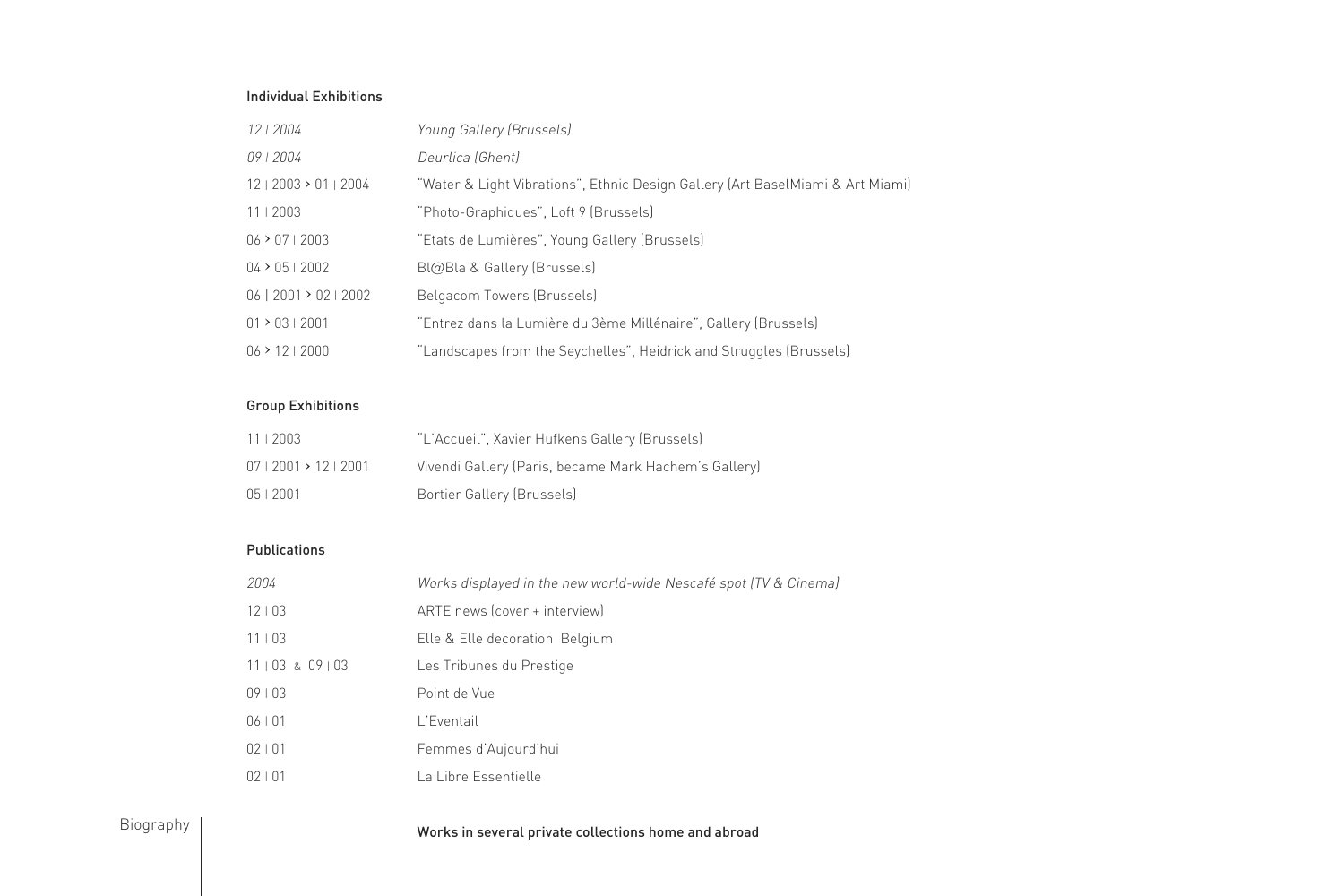#### Yves Ullens de Schooten - Traqueur de Lumières (19 dec. 1960)

Atelier (phone & fax) +32 2 731 28 20 Mobile +32 475 58 52 67 yves.ullensdeschooten@skynet.be www.traqueurdelumieres.com

Leuvensesteenweg, 54 B-3080 Tervuren Belgium

© Yves Ullens de Schooten - Traqueur de Lumières

All rights reserved. No part of this publication may be reproduced or transmitted in any form or by any means, electronical or mechanical or including photocopy, or any information, storage and retrieval system, without permission in writing from the photographer.